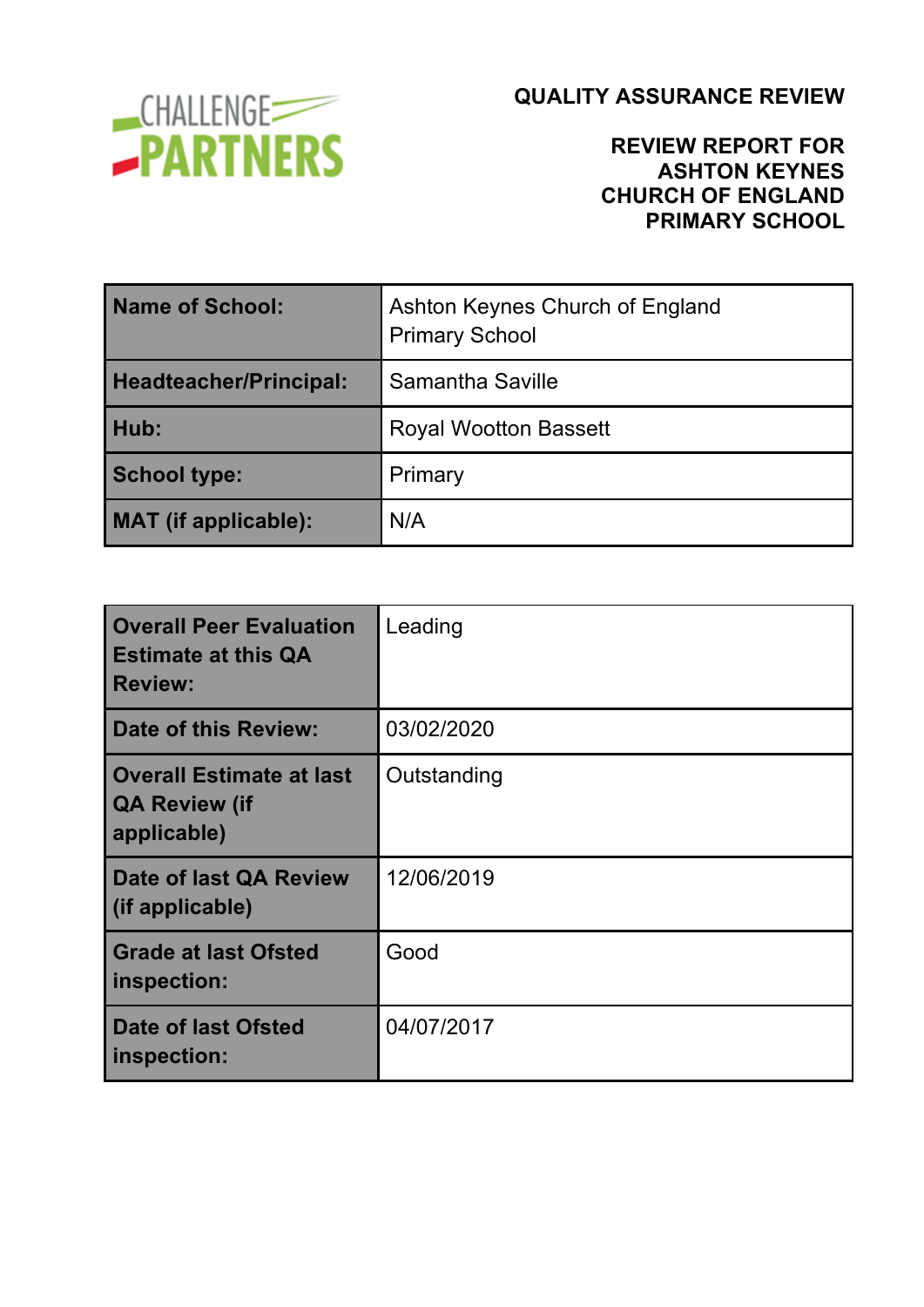

## **REVIEW REPORT FOR ASHTON KEYNES CHURCH OF ENGLAND PRIMARY SCHOOL**

## **Quality Assurance Review**

The review team, comprising host school leaders and visiting reviewers agree that evidence indicates these areas are evaluated as follows:

| <b>Leadership at all levels</b>                                                                             | Leading                                                           |
|-------------------------------------------------------------------------------------------------------------|-------------------------------------------------------------------|
| <b>Quality of provision and outcomes</b> Leading                                                            |                                                                   |
| <b>AND</b>                                                                                                  |                                                                   |
| <b>Quality of provision and</b><br>outcomes for disadvantaged<br>pupils and pupils with additional<br>needs |                                                                   |
| Area of Excellence (if applicable)                                                                          | The Culture of Challenge<br>Accredited                            |
| <b>Previously accredited valid Areas</b><br>of Excellence (if applicable)                                   | Teaching and learning of writing<br>across the school. 01/02/2017 |
| <b>Overall Peer Evaluation Estimate</b>                                                                     | Leading                                                           |

*Please note that a Challenge Partners Quality Assurance Review is not equivalent to an Ofsted inspection, and agreed peer evaluation estimates from the review are not equivalent to Ofsted judgements.*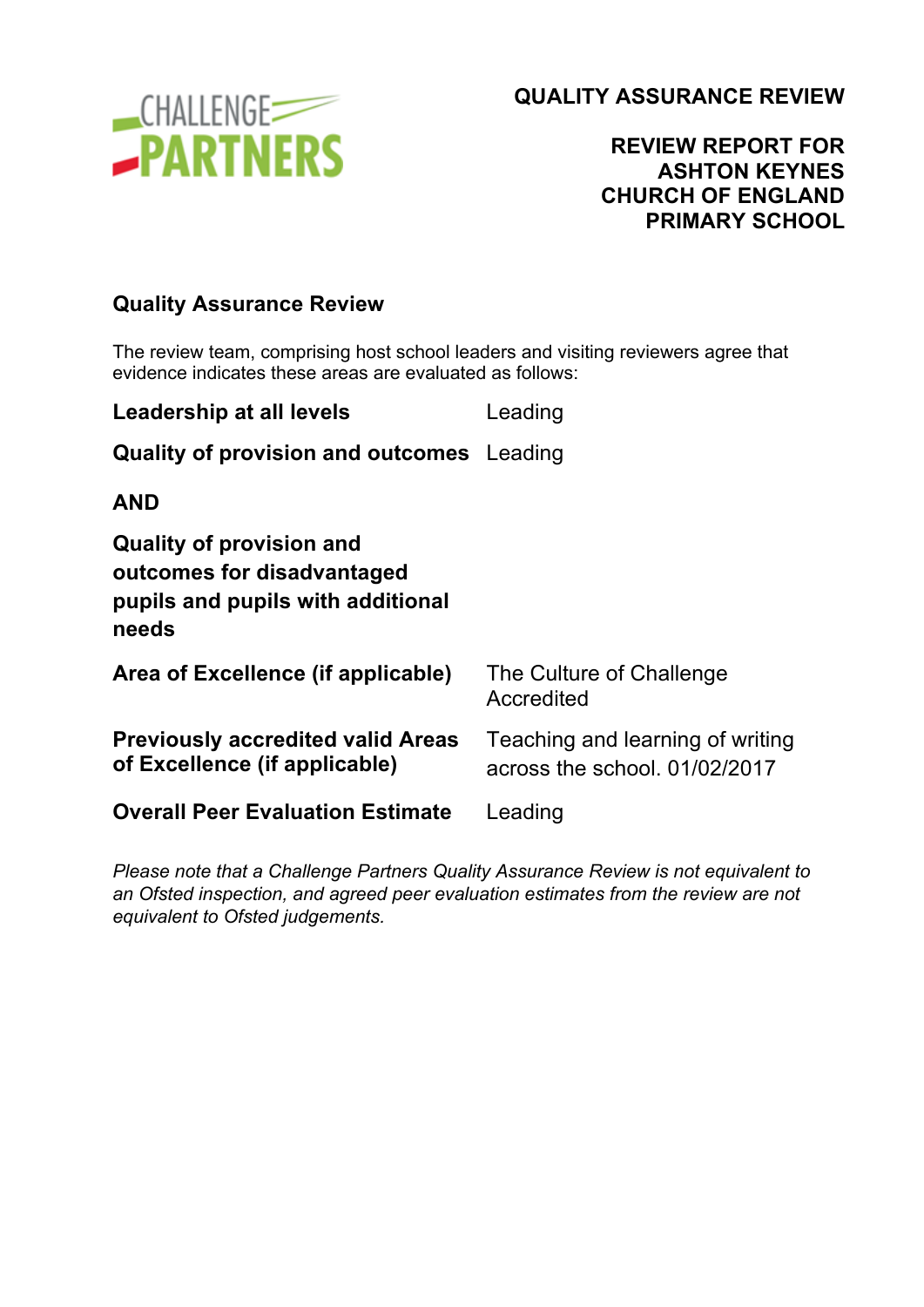

## **REVIEW REPORT FOR ASHTON KEYNES CHURCH OF ENGLAND PRIMARY SCHOOL**

## **1. Context and character of the school**

Ashton Keynes Church of England Primary School is a one form entry, smaller than average sized primary school that has increased in size over the last few years. The school is having an extensive new building comprising three classrooms, a music suite, meeting rooms and an innovative learning hub.

The vast majority of pupils are from White British backgrounds. The proportion of pupils from minority ethnic groups and/or who speak English as an additional language is very low. The proportion of disadvantaged pupils is well below the national average. The proportion of pupils with special educational needs and/or disabilities (SEND) is broadly average, as is the proportion with an education, health and care plan (EHCP).

The school's motto, 'shine bright, reach for the stars' permeates all aspects of school life because 'the shine is shared' with the whole community.

The school recently received a letter from the Department for Education recognising that 100% of pupils reached or exceeded the expected standard in reading at the end of Key Stage 2 in 2019. The school also made the Sunday Times' top 250 schools' list, placing them in the top 1.5% of highest performing schools in the country. Other awards include the widening inclusion and RE award (WIRE), Pride of the Cotswolds School of the Year and regional winners for a mathematics competition.

The school regularly hosts visits from other schools to learn from the excellent practice at Ashton Keynes in writing, massage (massage in schools programme) and Forest School. The headteacher is currently undertaking the NPQEL course and supports seven local schools with writing. The deputy headteacher is leaving to take up a headship at Easter. The vice-chairman of governors joined the final meeting.

#### **2.1 Leadership at all levels - What went well**

● Senior leaders and other leaders are united in having the highest aspirations for pupils by 'taking the lid off learning' through the embedded culture of challenge. The three-star challenge even extends to governors! Leadership is characterised by genuine passion and ambition for every pupil to achieve the highest levels. The headteacher's infectious enthusiasm and conviction ensure that pupils' well being is truly at the heart of the school's vision. The proficient senior leadership team (SLT) supports and challenges all staff to have consistently aspirational expectations for every pupil. Leaders have their 'finger on the pulse' and the leadership of teaching and learning is exemplary. This is why pupils thrive and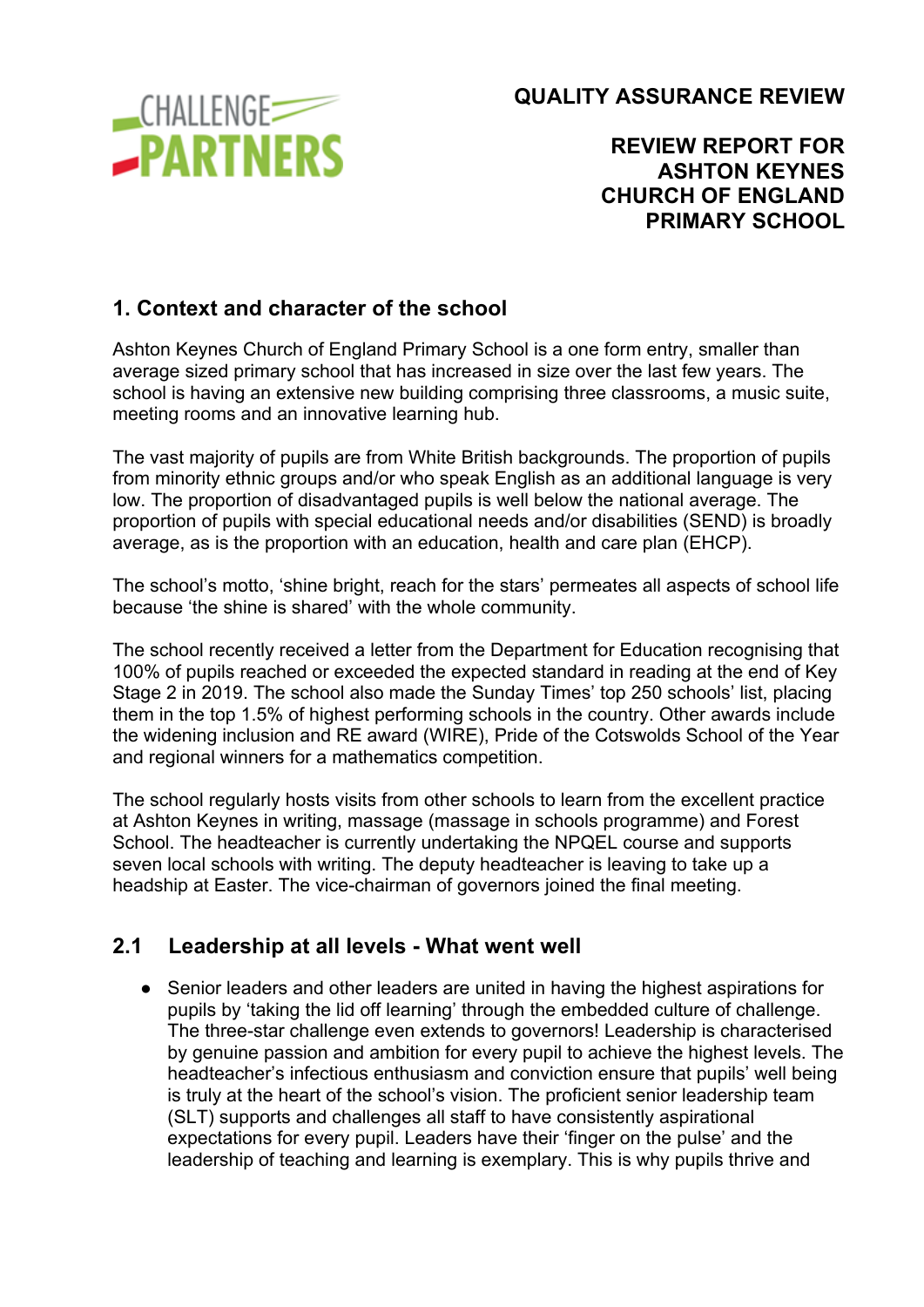

## **REVIEW REPORT FOR ASHTON KEYNES CHURCH OF ENGLAND PRIMARY SCHOOL**

excel.

- Leaders at all levels, including governors, know their school exceptionally well. Key priorities improve the quality and consistency of pedagogy and outcomes, including for disadvantaged pupils. Inclusivity is palpable. The school feels like a warm family, where every stakeholder is cared about - and cared for.
- Subject leaders feel empowered to initiate their own ideas and are strong leaders who support others through effective monitoring. They said, 'we are given airtime to suggest and share ideas'. Motivational continuing professional development (CPD) drives succession planning.
- Leaders' relentless tracking of pupils' progress focuses on the 'power of three' (combined core subjects) which have now become the 'power of ten+' (subjects) to ensure that pupils achieve equally highly across all subjects.
- Leaders are committed to providing a holistic curriculum which maximises opportunities for purposeful cross-curricular links. The Shine curriculum enables all pupils to 'shine' across a broad variety of experiences. Extraordinary enrichment activities make learning meaningful and memorable. Residential visits include camping on the school field for Year 4, Viney Hill for Year 5 and London for Year 6. Pupils said, 'staying away helps to cement our friendships and develop our confidence'. Pupils said that their school is unique because of the 'style of learning, the inspirational teaching and interesting challenges'.
- Leaders go above and beyond to create exciting spiritual, moral, social and cultural experiences to broaden pupils' character development. For example, one pupil explained how being a librarian has 'helped me to be much more organised'. Pupils articulated how the extensive range of leadership roles enhances their skills and personal qualities such as empathy and confidence. Pupils unanimously love the staff. Typical comments included, 'the headteacher never covers up mistakes, she is always herself'; 'she is the reason I want to be a teacher because she is so inspiring'; 'teachers are fun, sparkly; they bring out the best in everyone'.
- The dynamic leadership of global advocacy brings to life the vision to create thoughtful, responsible citizens. 'Awareness of the world' activities help pupils understand how their own lives contribute to 'keeping our world clean and safe'. Pupils wrote to David Attenborough and Coca Cola about possible small but significant changes. One Year 4 pupil said, 'when we are older it is going to be our job to reduce climate change so, for instance, we try to use less plastic now'.

## **2.2 Leadership at all levels - Even better if…**

…given the staffing changes, leaders maintained consistently strong teaching and learning and high outcomes.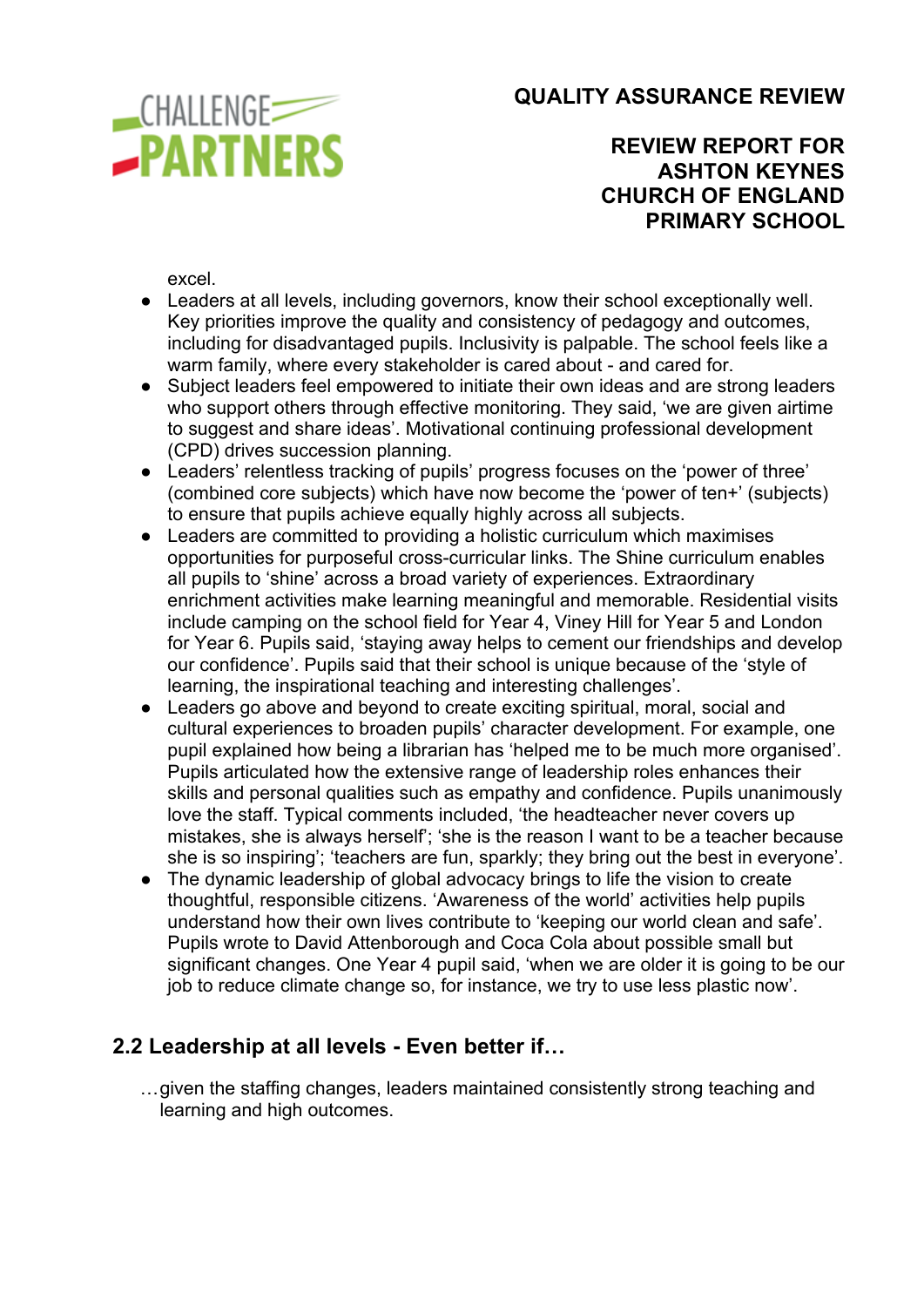

## **REVIEW REPORT FOR ASHTON KEYNES CHURCH OF ENGLAND PRIMARY SCHOOL**

## **3.1 Quality of provision and outcomes - What went well**

- There has been a continuous upward trajectory over several years for both attainment and progress at the end of Key Stage 2. Attainment is significantly above national averages at expected and higher standard levels. Books of current pupils demonstrate consistently high outcomes across the school. This equips pupils with everything they need to succeed in their next stage and in later life. By the time pupils reach Year 6, they are self-motivated, independent learners whose mature attitudes cultivate ownership of their learning.
- Relationships are quite exceptional, demonstrating mutual respect and trust, peppered with humour and integrity. Attendance is consistently above the national average because attending Ashton Keynes feels like a genuine privilege.
- Older pupils increasingly write like published authors. They incorporate sophisticated imagery in creating their own books, such as, 'wafting through the dim, muggy cave, the scent of sweet, bloody nectar drifted into his nostrils'.
- Not a moment of learning time is wasted. Through metacognition, staff teach pupils to 'think about thinking' and 'learn about learning'. The risk-taking culture encourages mistakes to allow for growth. Pupils spoke enthusiastically how support and improvement time (SIT) and instant feedback supports their learning.
- Pupils' books are immaculate. Curriculum content is advanced and deepened across each year group - and across all curriculum areas. Pupils call upon prior learning to extend their thinking, such as in a Year 4 writing lesson when discussing sentences from 'Arthur and the golden rope'.
- Pupils demonstrate a true love of reading and believe that it is important to 'read at home and be read to, even if we can read fluently'. The Iron Man novel enthused Year 3 pupils to write a newspaper article. Pupils spoke about several visiting authors who have inspired them, including David Lawrence Jones whose earlier dislike of reading really motivated the boys! Pupils make excellent progress in reading. Every single pupil achieved or exceeded age related expectations last year. Eleven of the current Year 5 pupils finished Year 4 working at greater depth and, just one term later, the figure increased to fifteen.
- Children make rapid progress through the Early Years Foundation Stage and apply their phonics knowledge to their reading and writing with confidence. More able pupils wrote several sentences with independent plausible attempts at spelling. Learning Journeys show clear differentiation, enabling all children to succeed.
- Teachers' secure subject knowledge and the right teaching methods at the right time address misconceptions and allow for thought-provoking discussions that deepen curricular knowledge. For example, in Year 5, the teacher's adept questioning opened up hypotheses about Sikhism for other pupils to question. This prompted philosophical questions from the pupils such as, 'why were they all men'?, 'why weren't there any women?'.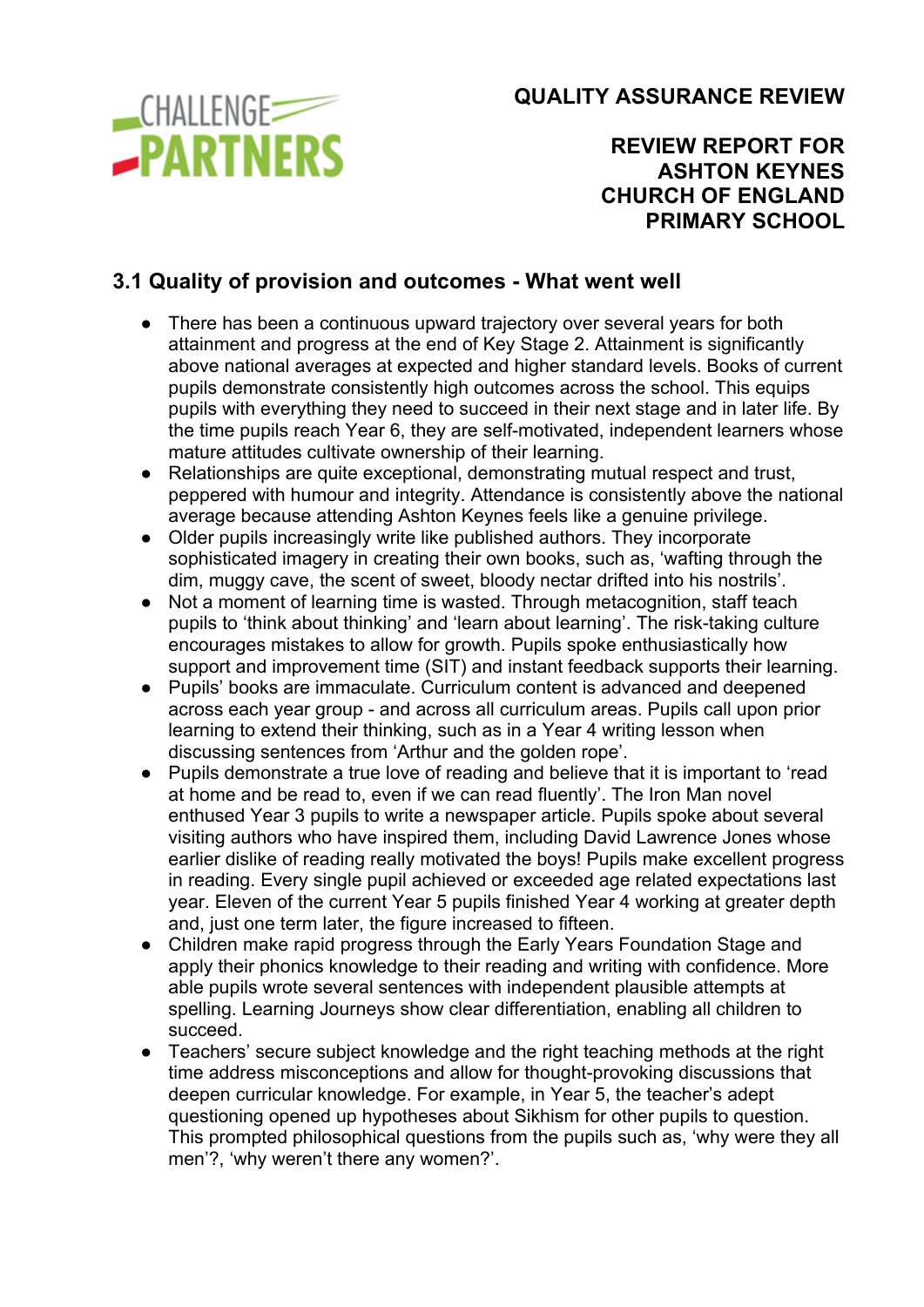

## **REVIEW REPORT FOR ASHTON KEYNES CHURCH OF ENGLAND PRIMARY SCHOOL**

- Forest School builds resilience and confidence for all pupils. For example, Year 1 pupils exuded their thirst for overcoming challenges by applying problem solving skills to build bridges with limited resources.
- Teaching assistants (TAs) skilfully tease out knowledge through a series of supportive questions, drawing out a range of prior learning. Rather than answer questions from Year 6 pupils, one TA said, 'you tell me!'. This resulted in pupils articulating the key features of a newspaper report successfully.
- Stimulating activities challenge pupils at all levels. Pupils rise to the highest expectations and flourish. Many Year 2 pupils chose the three star mathematical challenge when finding fractions of numbers, persevering until they succeeded.
- Spiritually life changing texts such as 'Welcome to our world' and 'The Island' connect curricular areas. Core texts match the interests of each class and challenge pupils' thinking, resulting in extremely high outcomes.

# **3.2 Quality of provision and outcomes - Even better if…**

…pupils used their well-established self-assessment skills to support and challenge others.

## **4.1 Quality of provision and outcomes for disadvantaged pupils and pupils with additional needs - What went well**

- Strong leadership provides a bespoke programme of interwoven support which emerges from core practices. The primary aim is to diminish the difference between disadvantaged pupils and their peers. This is achieved successfully and, in several cases, exceeded. Both disadvantaged pupils and those with additional needs have extremely positive attitudes to learning and make a significant contribution to the life of the school. All groups, including EAL pupils, are represented as leaders on the school council and are leaders of various clubs. For example, two pupils with an EHCP are organising a reward event. They have submitted a business plan and have a budget to go shopping for food that they will prepare and serve.
- The curriculum is adapted successfully for disadvantaged pupils and those with additional needs, which enables equality of accessibility for pupils to achieve high outcomes. For example, a Year 2 pupil with SEND independently chose the threestar challenge. He was able to articulate the strategies he used to find a half and a quarter of two-digit numbers. Specific resources such as dictionaries and checklists enabled pupils with SEND to correct their own work independently.
- Year 6 pupils who have SEND enjoy applying their knowledge across many areas of the curriculum. Their books show progressive outcomes and advancing writing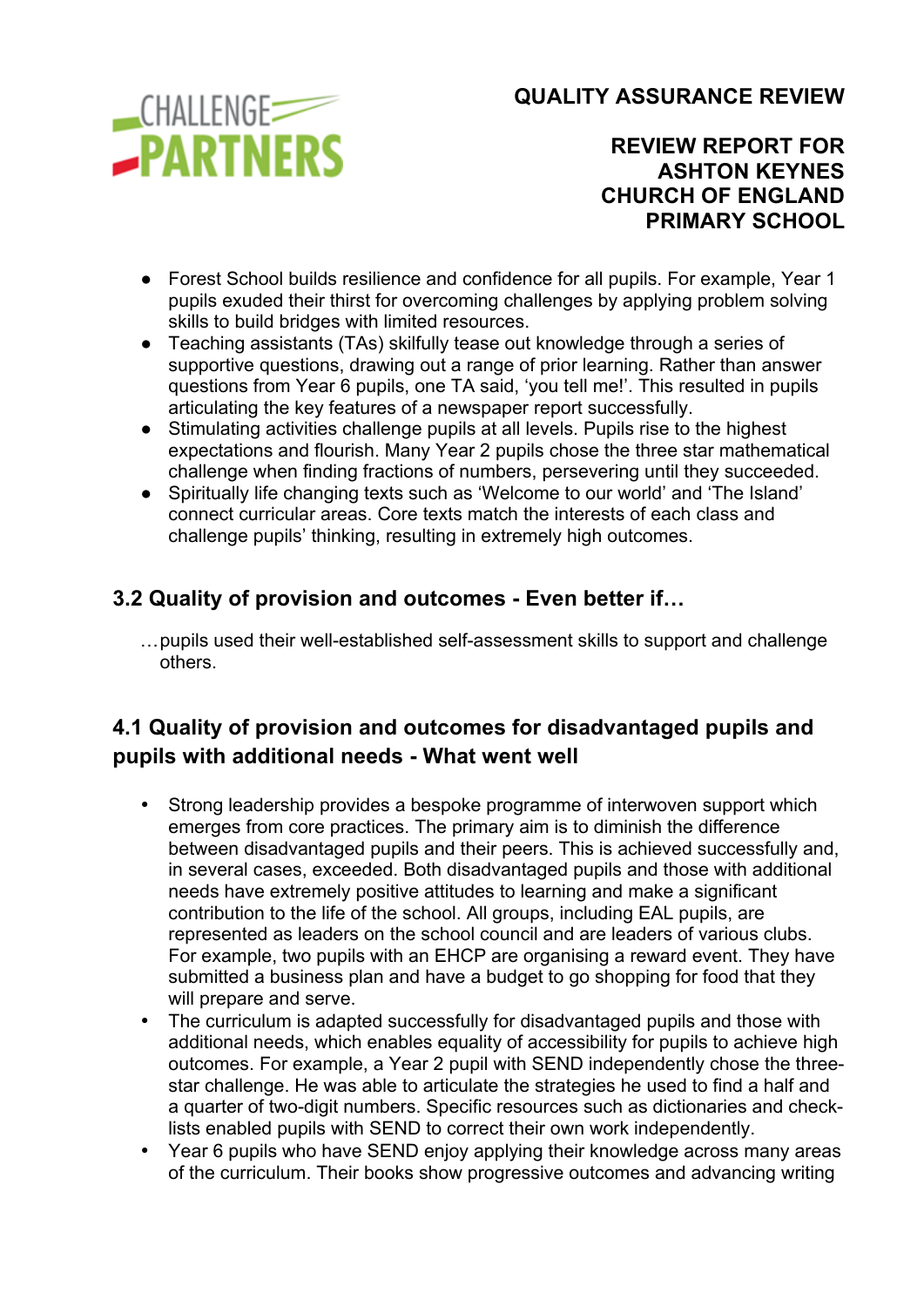

## **REVIEW REPORT FOR ASHTON KEYNES CHURCH OF ENGLAND PRIMARY SCHOOL**

skills.

• TAs are highly trained and their significant role in pupils' learning at Ashton Keynes ensures that pupils access learning successfully. Productive strategies include pre-teach, planning for small steps, targeted interventions, ELSA, SALT, homework support after school, outside agency work, specialised TAs, small group and 1- to -1 teaching. Personalised interventions with small groups of pupils address misconceptions almost immediately and pupils enjoy the bespoke support that moves their learning on. One pupil said, 'the extra help makes me so much more confident in mathematics'.

## **4.2 Quality of provision and outcomes for disadvantaged pupils and pupils with additional needs - Even better if…**

…no EBI was identified.

## **5. Area of Excellence**

Culture of Challenge

## **Accredited**

## **5.1 Why has this area been identified as a strength? What actions has the school taken to establish expertise in this area?**

'Shine Bright and Reach for the Stars' is the school ethos and is the key driver behind every aspect of the school, committed to by all stakeholders.

All pupils select their own star challenge level in all lessons. This demonstrates selfregulation of learning, understanding of challenge and perseverance. Taking risks is a key part of learning and pupils excel. Staff are excellent role models and demonstrate consistently high expectations of themselves and of pupils through a relentless focus on ambition. All staff model a growth mindset, meaning there is no ceiling on learning. Parents receive star challenges, which support and enhance their children's learning at home. Governors also make effective use of the star challenge. One star recognises a challenging question, two stars result in an action or change, and three stars indicate a policy or procedural change.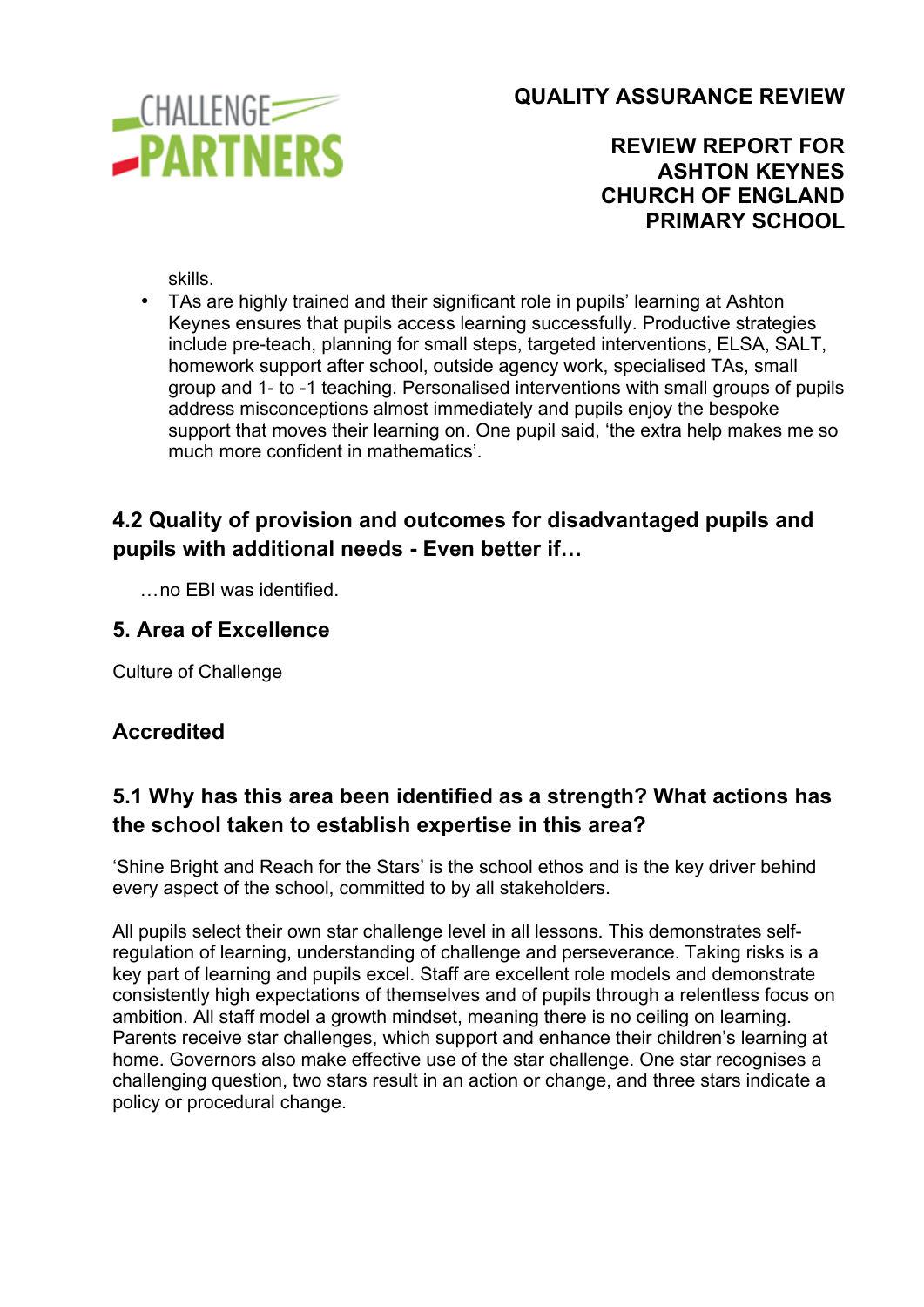

## **REVIEW REPORT FOR ASHTON KEYNES CHURCH OF ENGLAND PRIMARY SCHOOL**

## **5.2 What evidence is there of the impact on pupils' outcomes?**

School outcomes have outperformed national and local averages consistently over four years. The school has been ranked in and above the top 3% of schools nationally over the past three years. Work in current pupils' books reinforces these high standards across the curriculum. An example is Pupil A, who arrived at Ashton Keynes at the beginning of Year 5 on track for achievement at age related expectations. As a result of the culture of challenge, this pupil achieved greater depth standard in all areas at the end of Key Stage Two last year.

#### **Enrichment:**

Within the rich Shine Curriculum offer, unique learning opportunities offer the chance to access challenge at all levels. This includes high-quality vocabulary development and interpreting the 'big questions' which deepen pupils' learning, whilst enabling them to progress independently. Pupils own their own learning at Ashton Keynes.

In addition, opportunities are provided for pupils to challenge themselves and others beyond what they might have originally thought possible. Pupil leadership at all levels across the school includes subject leaders, eco-leaders, worship council and global advocates. Specific examples of impact are evident where pupils with SEND have experienced bespoke challenges, resulting in improved outcomes. They also plan and lead clubs, enhancing their self-esteem. Because the Shine Curriculum is tailored to the contextual needs of individuals, the vibrant learning environment enables high quality interactions from skilled practitioners. Leaders view every staff member and every pupil as a leader.

Deep, skilful questioning enables pupils to challenge themselves and one another. The adults are not the only ones who pose questions! Pupils respectfully challenge and question their adults, as well as each other, to ensure that they flourish and thrive. This has an impressive impact on their character development. Through Global Advocacy, staff deliberately challenge pupils to look beyond any preconceptions and inhibitions in order to channel contributions to the future.

By the end of Year 6, pupils are well-rounded, articulate members of the school community. Pupils' unique seven-year journey starts from day one in EYFS to ensure exceptional progress of all pupils, regardless of starting points. They make a successful transition to secondary schools and are exceptionally well prepared for the next stage of their education.

Leaders have worked with schools within the local authority, one of which has successfully adopted the star challenge system across their own school. Visits to